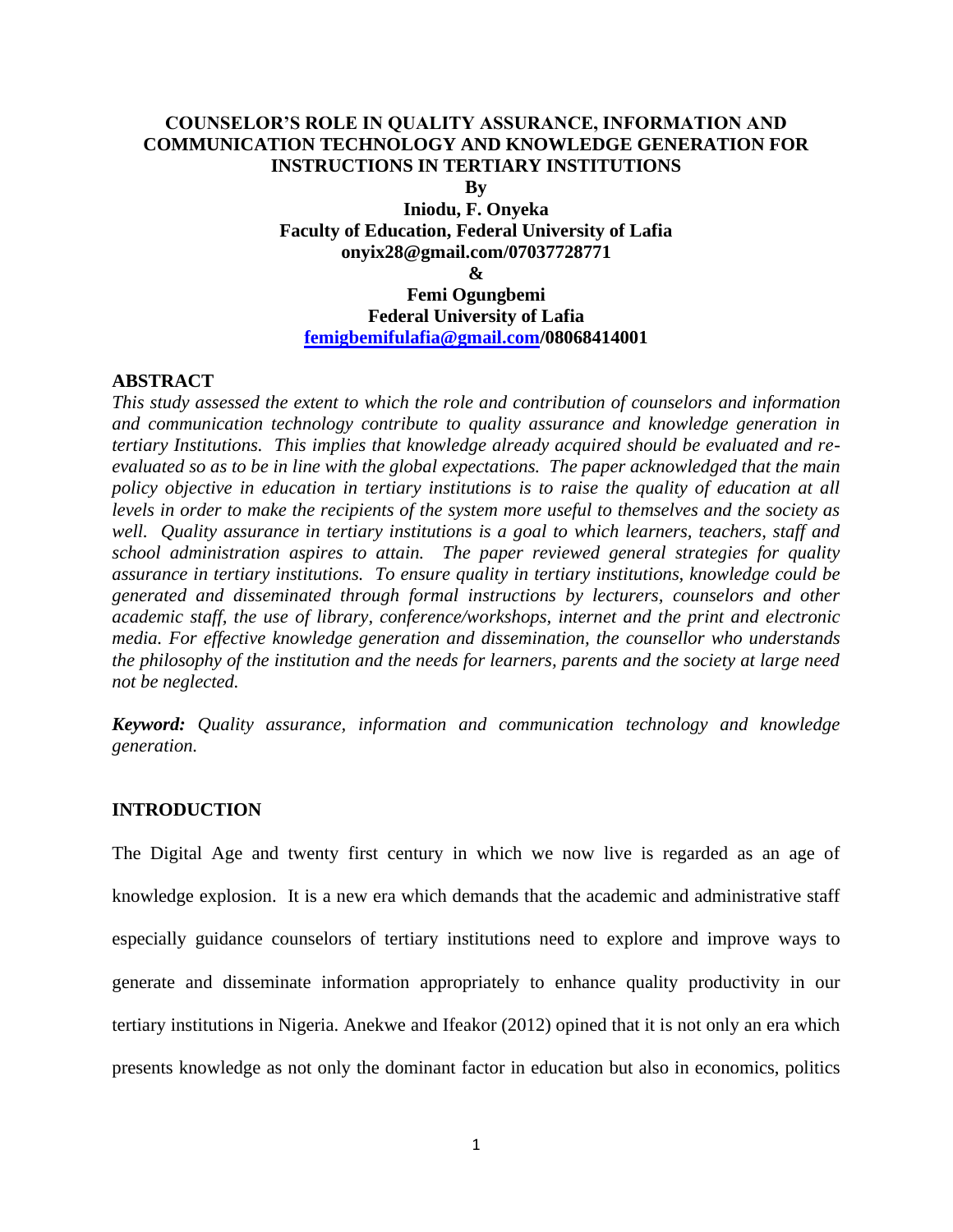and overall socio-cultural diathesis of every nation of the world. The knowledge- driven system of this contemporary world has created a novel situation commonly referred to as globalization. New technologies are constantly being developed providing undoubtful evidence that the age of knowledge and information is here to stay.

Education is vital to the development or revival of a nations' natural resources. Thus, the quality of education has a determinant effect on the intellect, talents, attitude, potentials and skills of the citizens. The Federal Republic of Nigeria (FRN, 2004) stressed that the main policy objectives in education in Nigeria therefore, is to raise the quality of education at all level in order to make the products of the system more useful to the society and to maintain education as one of the prime engines for development.

Globally, technology is advancing, therefore the need for knowledge update by guidance counselors is importance in order to meet up with the current global trends. Torunarigha (2012) was of the view that once knowledge is created and stored, there is need for such knowledge to be updated so as to keep abreast with the global trends, otherwise, such knowledge becomes obsolete. Therefore, it becomes pertinent that for guidance counselors to remain sound in knowledge, they need to constantly avail themselves to the existing and reliable sources of information and knowledge update in their areas of specialty in other to guarantee quality assurance of education in tertiary institutions.

#### **QUALITY ASSURANCE IN EDUCATION**

The term "Quality" according to Adegbesan (2011) is not just a feature of a finished product or service but involves a focus on internal processes and output and includes the reduction of wastes and the improvement of productivity. Quality assurance in the education system therefore, is an umbrella concept for a host of activities that are designed to improve the systems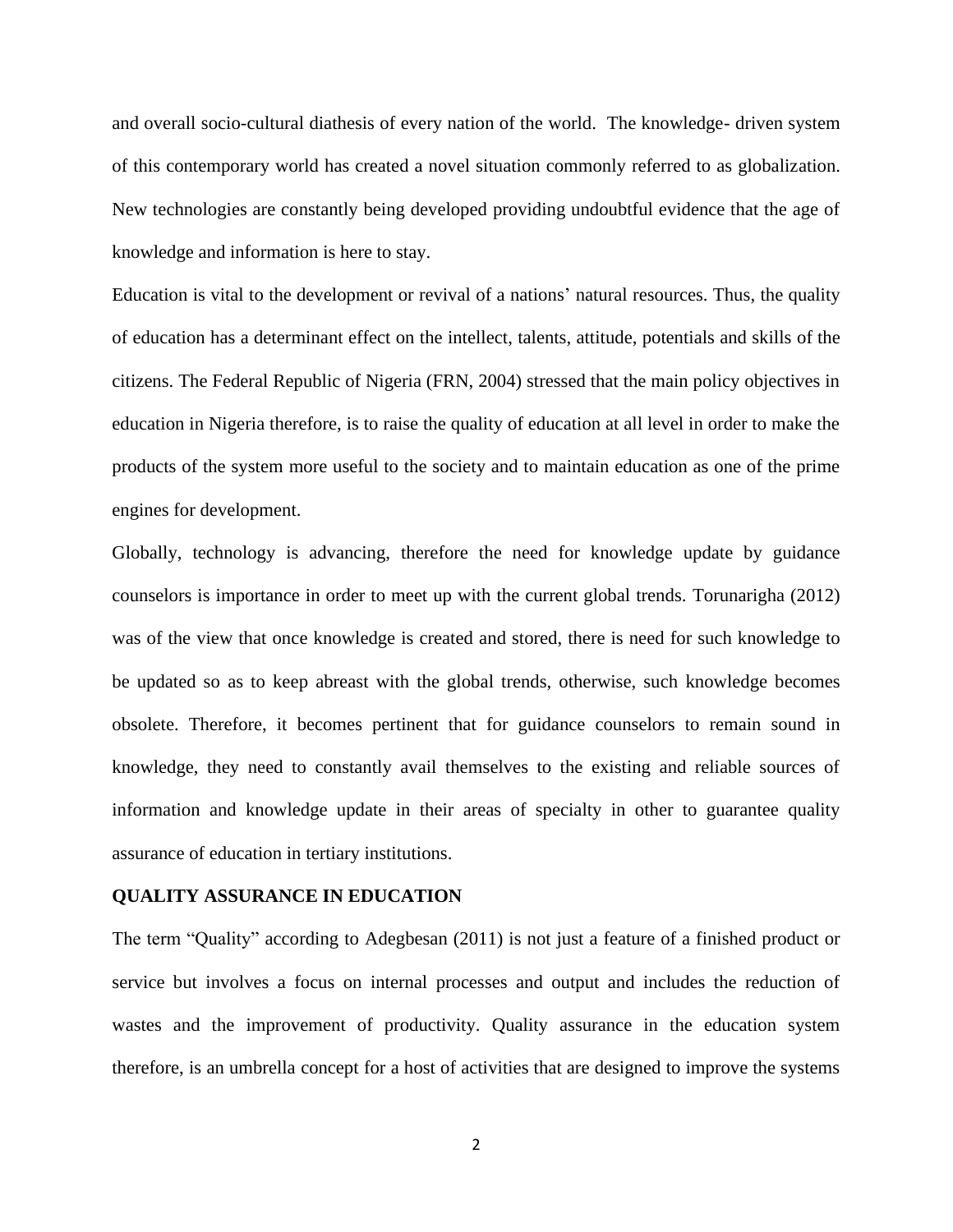input, process and output of education (Okebukola, 2012). Quality assurance in the education system therefore, involves the process of monitoring, assessing and evaluating all aspects of the education activities and communicating the outcome to all concerned with a view of improving the products of the education system. Furthermore, Aworanti (2012) noted that quality assurance refers to the planned and systematic activities implemented in quality system so that quality requirement for a product or service will be fulfilled. Similarly, Yawa cited in Emeruoh (2012) notes quality assurance in education as all proactive measures adopted by a country to ensure that the system standard remain high enough to produce results set for it. Thus, quality standard in education is the bench mark that should guide the performance of the education system.

The Federal Ministry of Education (2009) remarked that quality standard in the education system are goals or targets to which learners, teachers, staff and school administration aspires to attain. Quality assurance in the education system therefore, is a multi-dimensional concept involving the various functions and activities of the education system. Such functions and activities include teaching, research, staffing, students, buildings, facilities and equipment, service to the community and academic environment. To complement this idea, Ofojebe and Ezeugo (2010) opined that quality assurance in education entails the quality of teaching personnel, quality of available instructional/teaching materials, equipment and facilities school environment and pupils, including quality of education delivery. It embraces functions and activities that will ensure quality of the academic (teaching curriculum) and structures (buildings, infrastructure e.t.c) that will allow an objective review of the quality of programme/instructional delivery. It is the determination of standards, appropriate methods and quality requirements by an expert,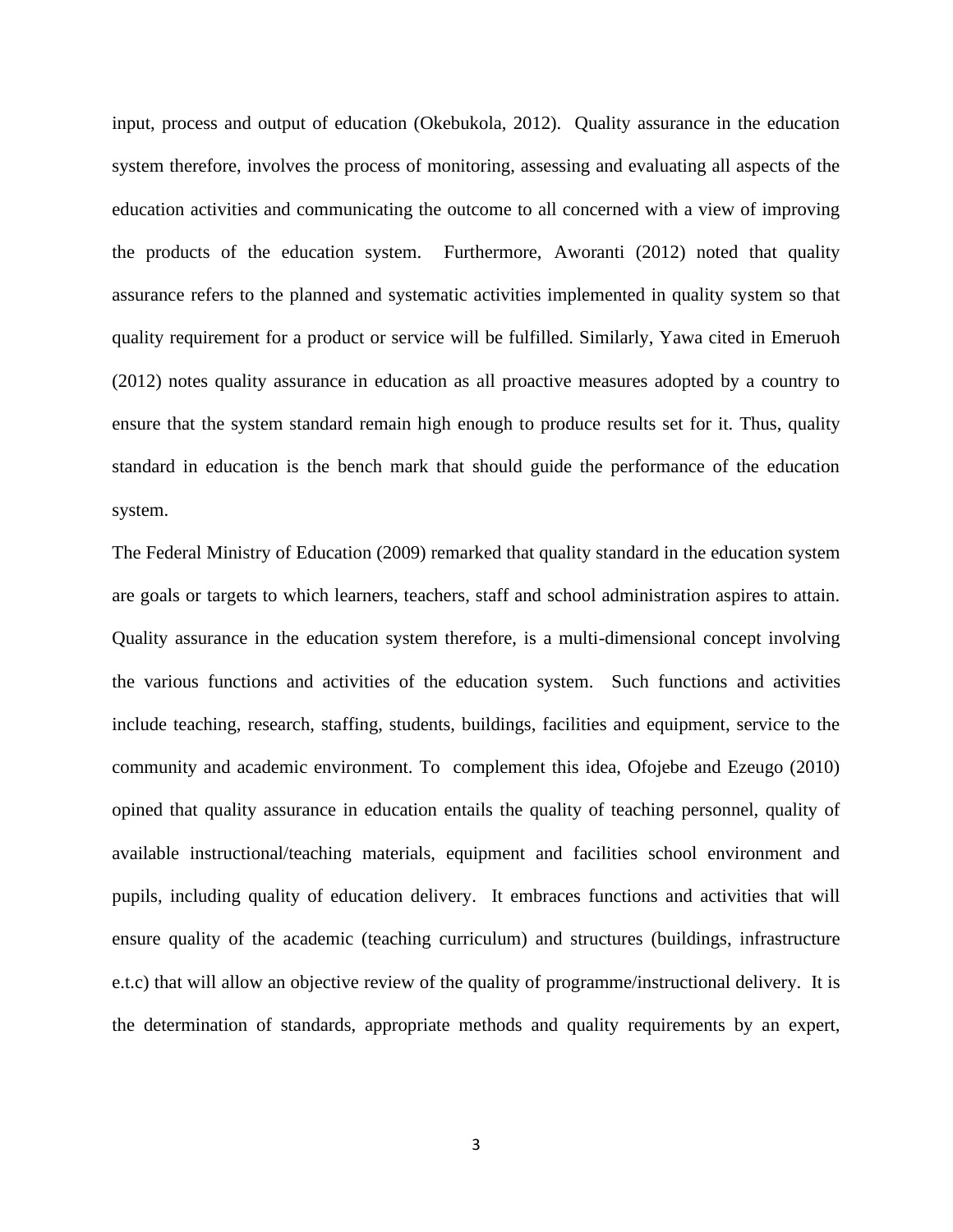accompanied by a process of inspection or evaluation that examines the extent to which practice meets these standards (Idris, 2012).

This underscores the fact that quality is the ability or degree with which a product, service or phenomenon conforms, to an established standard, and which makes it to be relatively superior to others. With respect to education therefore, it is the degree or ability with which tertiary institutions in Nigeria conforms to the established standard and the appropriateness of the inputs available for the delivery of the system. Quality assurance in tertiary institutions in Nigeria therefore, means the relevance and appropriateness of the programme to the needs of recipients and that of the nation in general. Thus, adequacy of various input resources will certainly exercise tremendous influence on quality assurance in Nigeria tertiary education system. Education stakeholders including students especially at tertiary level should play their expected role and realize that it is part of their own responsibility to pursue the quality assurance agenda. Thus, quality assurance is a key component of knowledge economy as well as successful internationalization. It is also a mechanism for building institutional reputation in the competitive local and global arena and a necessary foundation for consumer protection (NUC, 2004).

# **THE ROLE OF THE COUNSELOR IN KNOWLEDGE GENERATION AND DISSEMINATION IN TERTIARY INSTITUTIONS**

Antecedents through wide range of observations has shown that academic and administrative staff and counsellors in higher institutions who transfer knowledge to the society are, therefore, expected to be involved in knowledge creation and capacity building through digital empowerment. Quality knowledge transfer can occur when guidance counselors improve their

4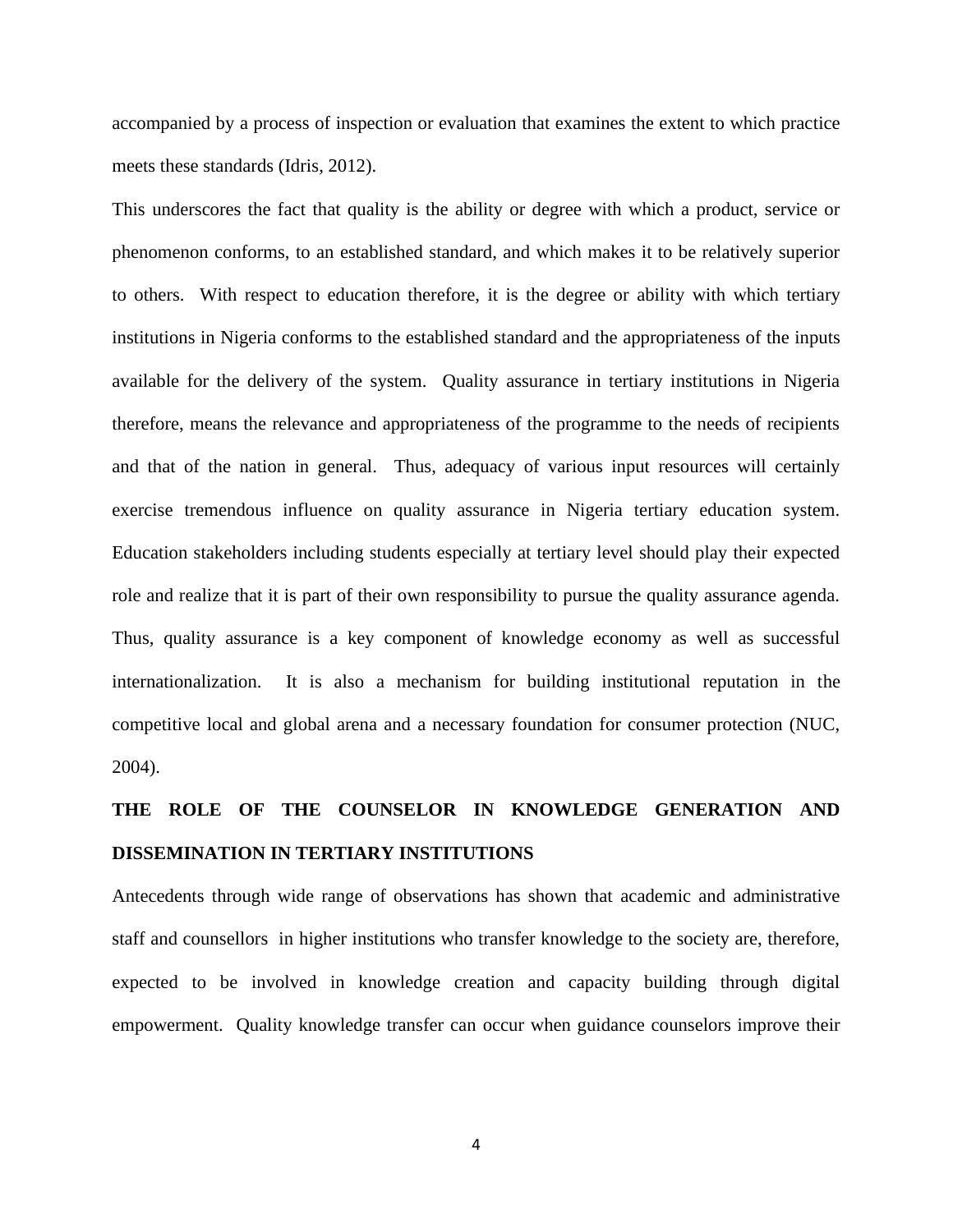skills and knowledge, learn to share information, create new and diverse information flow, and increase their interaction and ways of participation in information high ways.

Adams (2011) noted that the taste in education is carried and evidenced in its quality. Unless quality and functionality is assured in the system, education will lose out to nothing else. The author likened the Nigeria education system today to tasteless scenario and experience. Unfortunately, education in Nigeria in its present form is devoiced from standard, quality and functionality (Balogun, 2012). In fact, much as most scholars are interested, everyone wants to obtain a certificate to join the band wagon in politics and possible "meet up early'. Today, politics is the most lucrative practice that makes sense' and captures the interest of all and sundry. The quality and functionality especially in the Nigerian education system have further been slaughtered on the corridor of the struggle to obtain or secure a certificate as a meal ticket and further build prospect in politics.

Against these scenario Kadir (2012) observed that quality and standard need to be restored in the Nigerian education system. In this direction, Kadir (2012) further stressed that quality education have provided the 'magic wand' that transformed Russians in 1913 from an unbelievably fantastically backward country, poverty stricken into the world's most technologically and economically developed countries. Again, Mungle (2013) on the same issues opined that quality and standard in education have transformed Japan into the third most industrialized nations in the world. In line with these observations, quality in Nigerian education system should focus on optimal development of skills, knowledge, values, attitudes, morals and capabilities of the recipients with emphasis on those relevant to the individual and Nigerian society. Thus, ensuring that these possible behaviour dispositions are maximally utilized for the benefit of the individual and that of Nigeria society as well.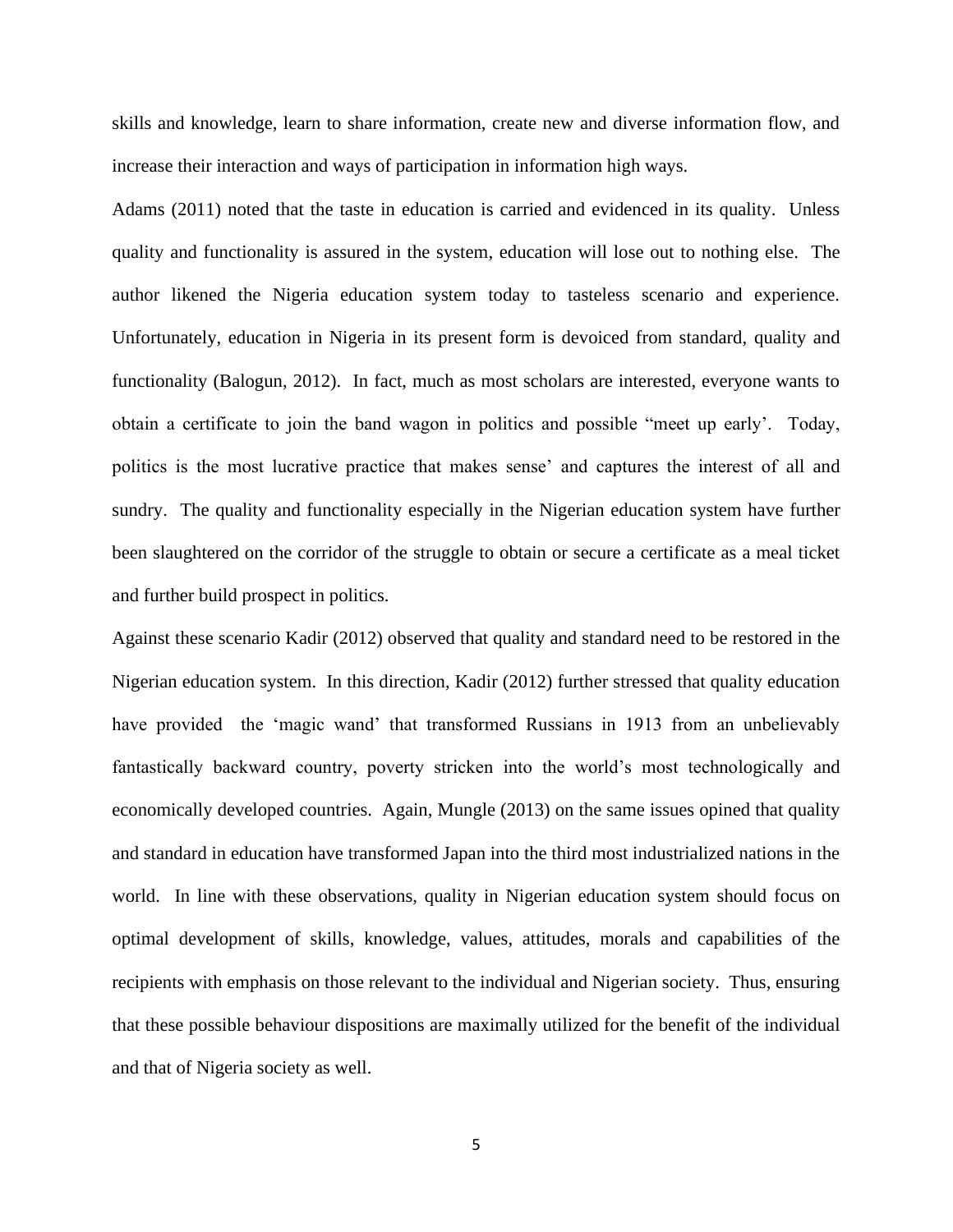To develop these skills, values, attitudes, morals and capabilities, it is one of the major role of a counselor to inculcate and infuse these traits just mentioned.

Knowledge Updated (KU) as explained in Torunarigha (2012) implies that the knowledge in question should also be evaluated and revaluated so as to be in line with the present activities especially in this information explosion era. The need for information and knowledge update become more compelling when one finds himself in a position where he is expected to impact some knowledge to others who are presumed to be less informed. A University guidance counselor, by virtue of his training and disposition, should be an embodiment of academic excellence, a model exhibiting some skills and competencies which he is expected to impact to others for greater effectiveness in his guidance and counseling services. As academics, the guidance counselors need to update their knowledge in their areas of specialty through a variety of sources. These might include, journals both international and national, textbooks, conference/workshops, information from the internet, researches, brainstorming and through information and communication technologies. In addition, Torunarigha (2012) stated that the university academics need to be versatile not only in his own area of specialization but also in other disciplines especially in Information and Communication Technologies (ICTs) usage. For sound self-development and functional guidance and counseling services to students, knowledge of ICTs for KU is imperative, otherwise, the counselor might be at the risk of being termed, 'Computer illiterate guidance counselor' notwithstanding his academic rank.

The relevance of guidance and counseling services in Nigerian Universities should not be over emphasized. Some of these services which demands the use of ICT skills for knowledge generation as outlined in Odeleye (2017) and are also necessary for educational quality:-

6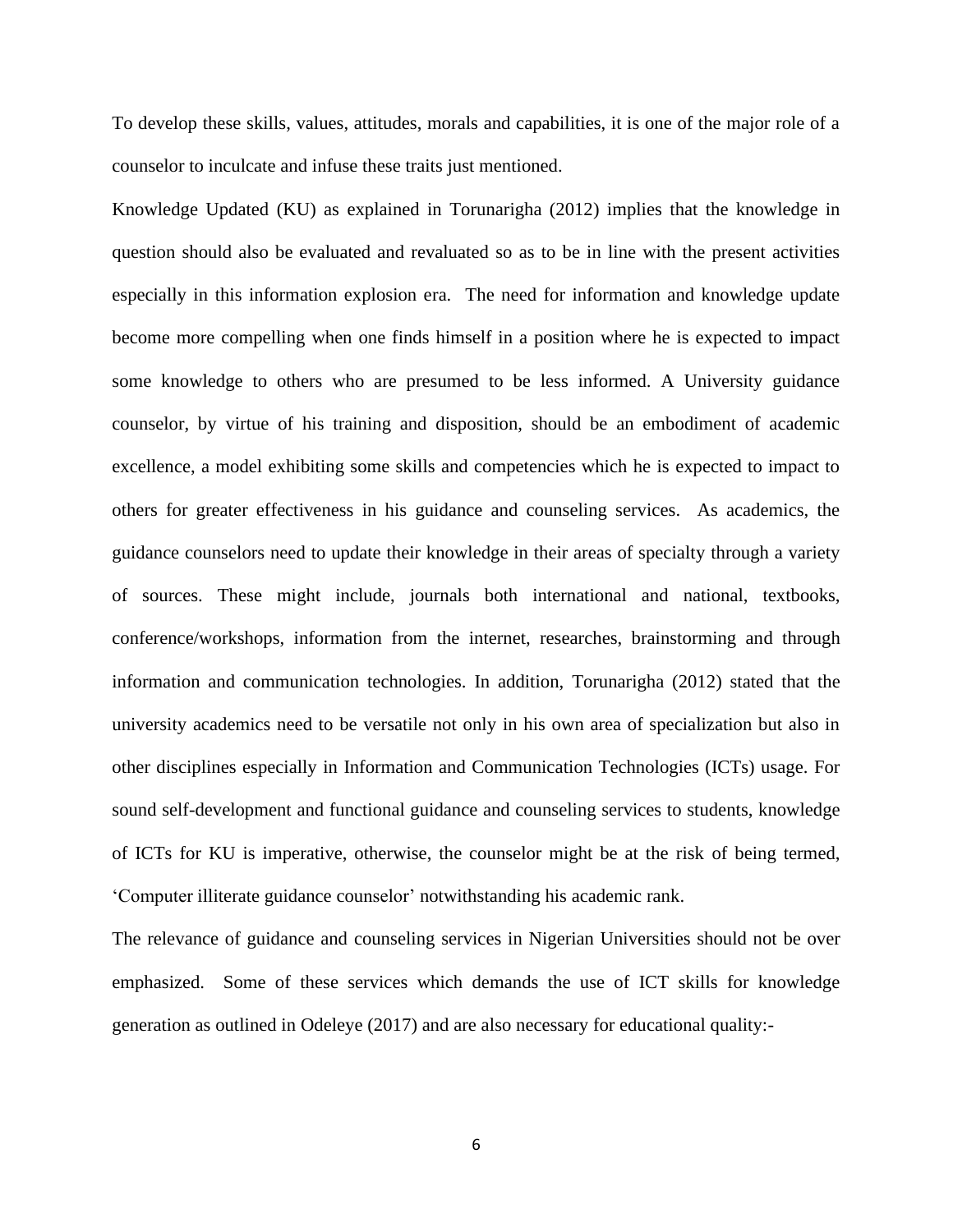**a. Information/Educational Services**: In guidance, the importance of information cannot be overemphasized. Without information, the entire programme is nullity. The success of any guidance programme is anchored on the free flow of information, not only between the professional counselling psychologist and the counsellee/client, but may also involve the significant others. Good information handling is therefore the sole responsibility of the counsellor.

To make well-informed choices, an individual needs relevant, adequate and valuable information about the issue for decision. Information is not only needed for decisions on educational or vocational areas of life, but also to other areas of life that make for its complexity. Such information should be current and useful. Information on health, careers, friendships, sex education, current affairs, study habits and others are expected to be routinely available with the counsellor. The counsellor's ability to get such information and make them available to his client(s) as at when due is a demonstration of his call to duty.

- **b. Planning & Placement Services:** Aptitudes, attitudes and dispositions of the learners/individuals are examined with a view to placing them in the world of work (career) where their fullest potentialities would be tapped for their overall adjustment. Placement services facilitate putting the round peg in the round hole. In other words, such services help the individuals to be placed in the appropriate programme of studies or world of work in the face of the global turbulence and conflict today. The Counsellor's role is to assist individuals to develop and attain realistic goals in relation to their vocational and educational goals.
- **c. Orientation Services:** This is usually carried out at the beginning of the school year or as a new student or staff joins the school. This exercise is to facilitate easy and comforting transaction from a familiar environment to a new setting. By so doing, the persons/students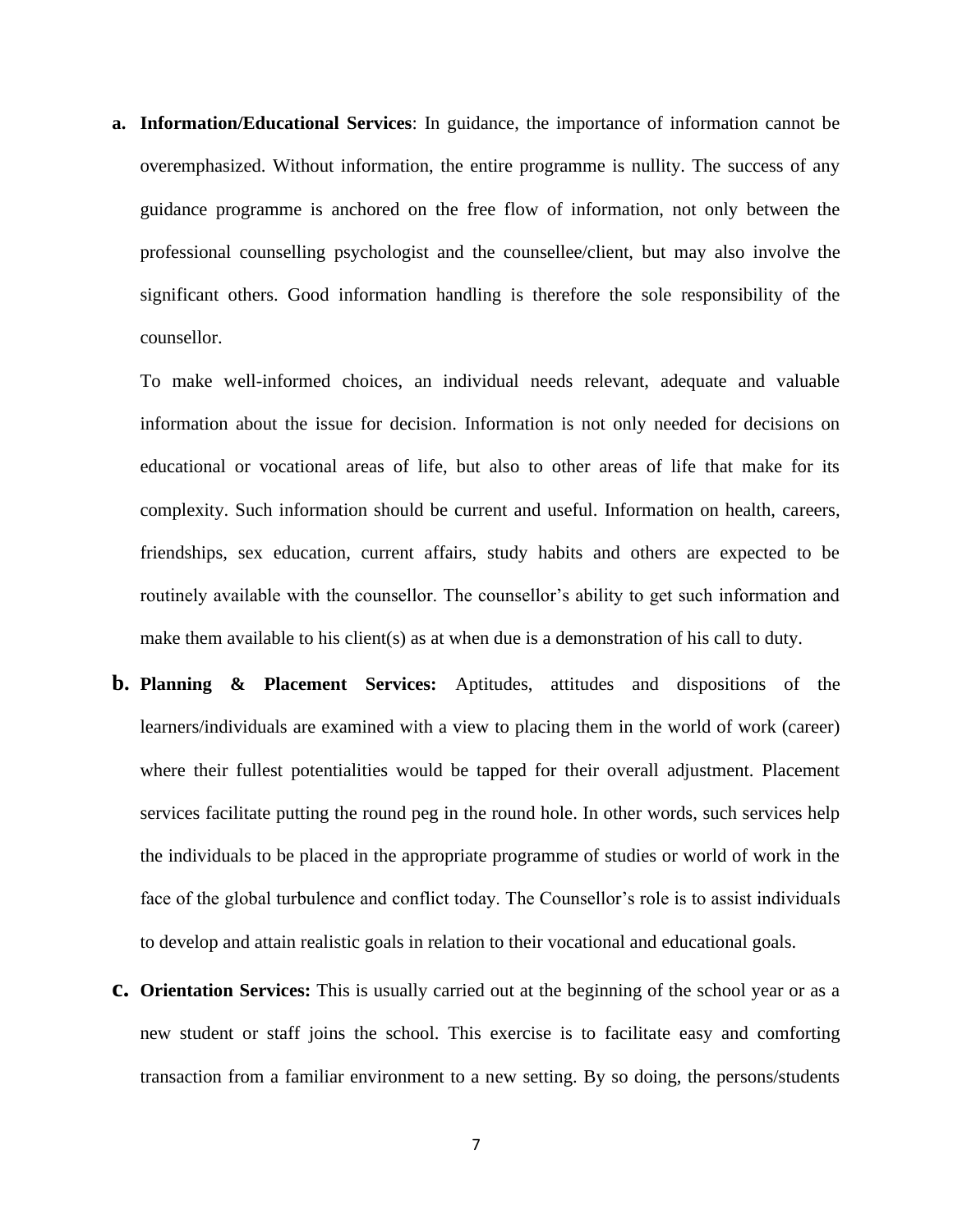are psychologically tutored and prepared for the challenges and demands of the new place. The whole essence of the programme is to enhance positive adjustment of the individuals (students and staff) in their new environment.

Other services include; counselling services, appraisal services, referral services, follow-up services, evaluation services, research services, and socio-personal services. These services are not explained for want of space. However, it is doubtful if the counselors of Nigerian universities actually utilize the information and communication technologies (ICTs) for updating their knowledge, this underscores the need to verify the extent to which guidance counselors utilize (ICTs for KG). ICTs are viewed in Becta cited in Lawani (2008) as the computing and communication facilities and features that variously support teaching and learning a range of activities in education.

#### **THE COUNSELLOR AND INFORMATION AND COMMUNICATION TECHNOLOGY**

The knowledge and skills acquisition in ICT is very necessary for the counselor to be empowered with these skills.

The rationales for guidance counselors to be using ICTs in discharging their duties are seen in the potentials which they can exhibit. ICTs have potentials of not only ensuring effectiveness and efficiency in these three areas (Educational services, vocational services and information services). They also have the potentials of easing the administrative duties of guidance counselors. When guidance counselors of Nigerian Universities update their knowledge through ICTs, the following below could be the benefits:-

a. Preparation of current generation of students for future workplace that is, providing tools for tomorrow's practices.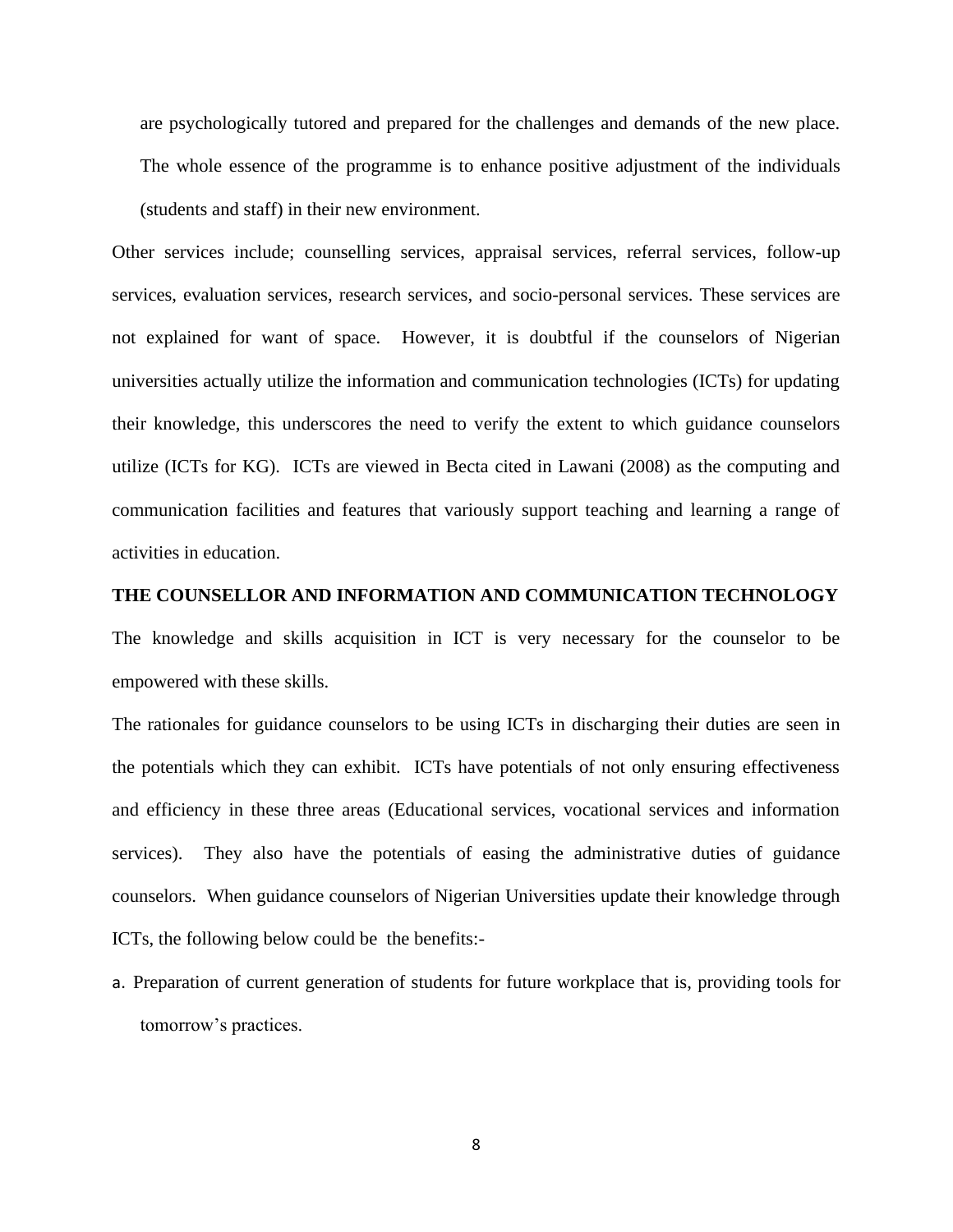- b. With counsellors' updated knowledge through ICTs, the university environment stands to be more efficient and more productive, engendering variety of tools to support and facilitate students' professional activities, for instance the effective use of various social media plat form being explored by students.
- c. Knowledge generation through ICTs could be a means to reform and innovate teaching, that is, to stimulate learners to learn actively and independently in a self-directed way and/or in collaboration with others, for instance students can be counseled to have their own emails for successful academic exercise on campus.

Supporting the functional roles of ICTs for knowledge creation, sharing and knowledge generation, Anekwe and Ifeakor (2012) opined that the following as listed below could be achieved (1) data codification, storage and retrieval employing standard DBMS system, data transfer and communication by use of internet, E-mail, portals etc, E-communication and Online/virtual meeting points, specialized knowledge management systems for decision support.

#### **CHALLENGES**

In spite of the recognized rationales of ICTs for knowledge generation, there seems to be some challenges to their usage by the guidance counselors in Nigerian universities. Some of these challenges include, (a) inadequate ICT infrastructure including computer hardware and software in tertiary institutions, (b) lack of internet connectivity and lack of free access (c) guidance counselors, negative attitudes towards moving from traditional to digital era, (d) lack of sponsorship by the University for Attendance to conferences, workshops and (e) lack of technical support. These fact was supported by Bassey, Umoren Akuegwu, Udida, and Akpama cited in Ekpoh and Etor (2011) who noted that the level of provision of technological infrastructures in Nigerian tertiary institutions is significantly inadequate.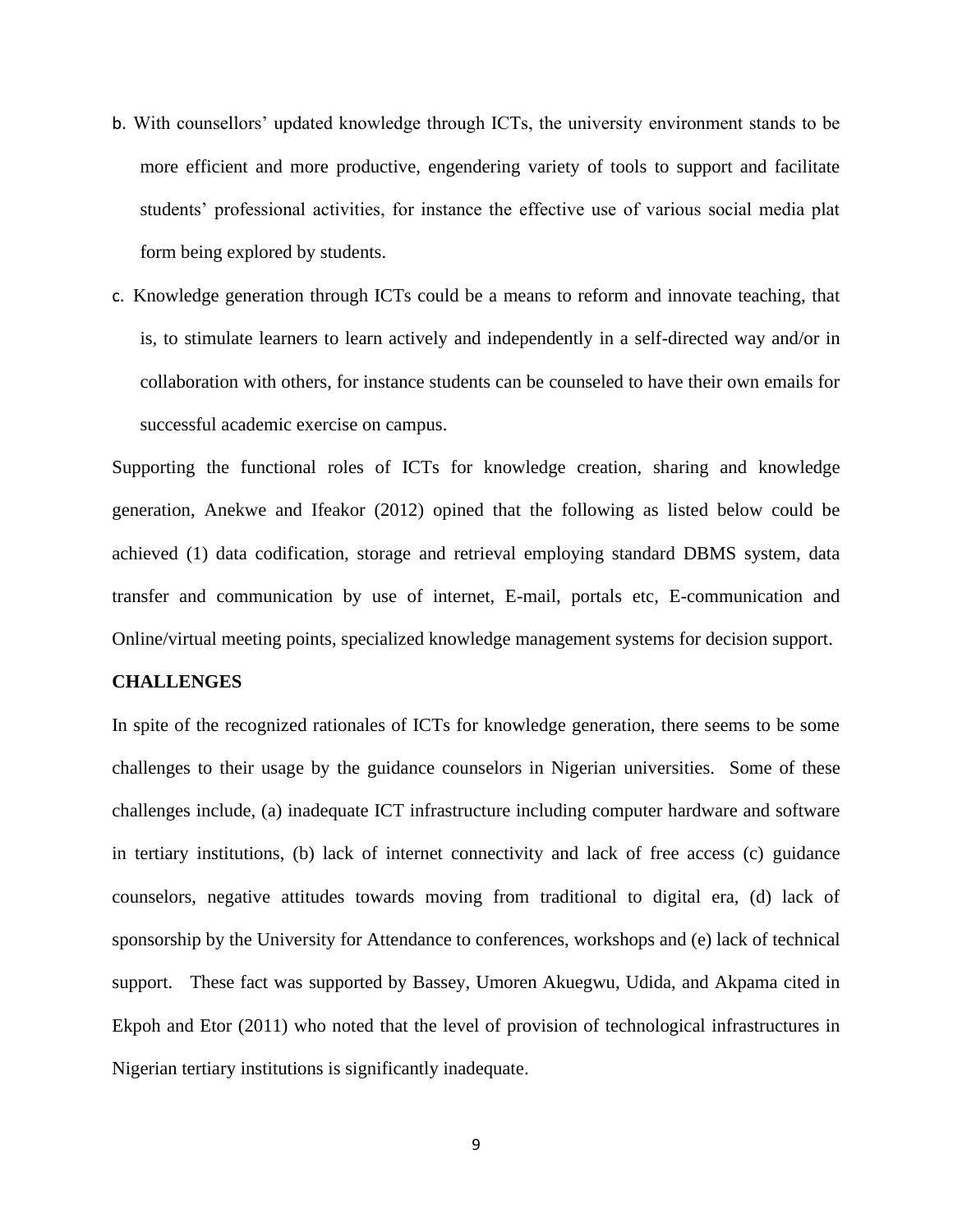Nevertheless, researchers are optimistic that the above obstacles to knowledge generation could be surmounted if certain strategies are adopted. To this end, one would expect that provision of adequate modern technological faculties should be provided and allowing guidance counselors free access to them should help to a great extent for knowledge generation. Specifically, provision of Laptops at a very reduced deprives and modern that are fast in browsing might be great motivation to guidance counselors for knowledge generation. Writing on the concept of motivation, Peretomode in Ofojebe and Ezugoh (2010) opined that motivation is the process of influencing or stimulating a person to take action that will accomplish desired goals. However, guidance counsellors' motivation should be a way of empowering them to effectively and efficiently carry out their services.

Again, it involves the perceptions, variables, methods, strategies and activities used by the management for the purpose of providing a climate that is conducive to the satisfaction of the various needs of the guidance cousnellors, so that they may become satisfied, dedicated and effective in performing their tasks. Guidance counselors should be motivated for knowledge generation in order to boost their productivity, effectiveness, efficiency and dedication in performing their tasks. No doubt, motivation for the use of ICTs for knowledge generation will enhance quality assurance in education, quality guidance and counseling services and quality instructional delivery in the educational system. To appraise the knowledge generation among the guidance counselors of Nigerian Universities from South-south and South-East zones of Nigeria, the study sought to; determine the extent .of utilization of ICTs for knowledge generation of guidance counselors, identify the rationales for guidance counselors usage of ICTs, the challenges to the use of ICTs and the extent of their motivation for the use of ICTs for knowledge generation.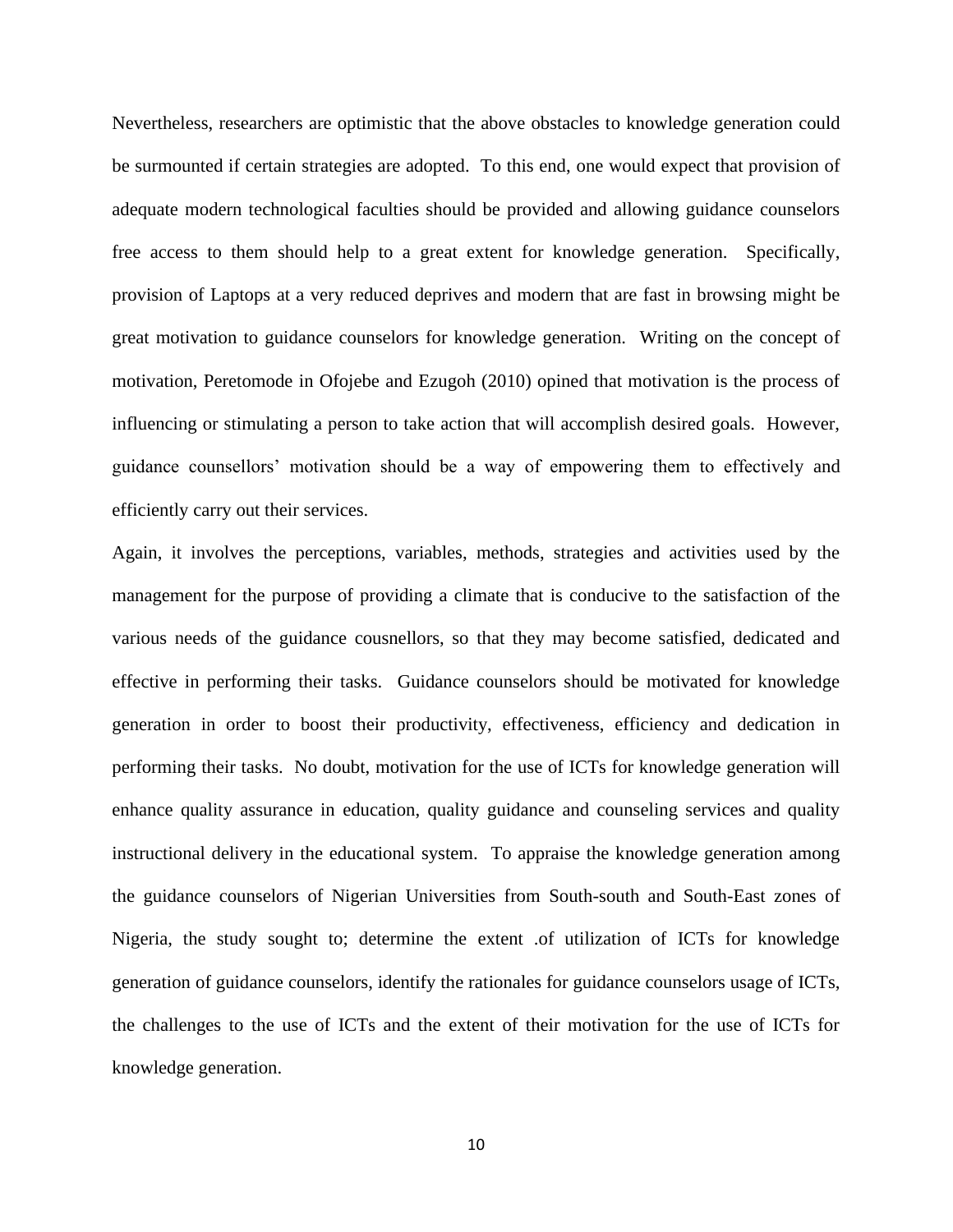The above objectives are laudable enough but the researchers are worried whether the guidance counselors have been using ICT skills for knowledge generation in this digital age. It might be that they are not fully aware of the rationales and challenges to the use of ICTs for knowledge generation. Also, the researchers are skeptical on the extent of motivation of guidance counselors for the use of ICTs for knowledge generation. With this state of mind, the researchers present the problem of this study pose as a question. How would the guidance counselor be motivated in the utilization of ICT to a high extent for knowledge generation in this digital era? Providing answers to this question is the crux of this paper.

# **CONCLUSION**

A cursory look at the education system shows that the demise of quality especially in the system has been slaughtered on the corridor of the struggle to obtain or secure a certificate as a meal ticket. Quality need to be restored in the Nigerian education system. Thus, quality assurance in tertiary institutions is a goal or target which guidance counselors in collaboration with University management should encourage the integration of ICT into their counselling process, curriculum adjustment and teaching method in order to attain quality standard in the education system. On the other hand, internet services should be readily available and accessible, application and utilization of the ICT tools in guidance counselling services should be monitored to promote quality assurance in tertiary institutions.

#### **RECOMMENDATIONS**

In tertiary institutions, the quality of education is the prime engine for the development of its education system. For this reason, this paper recommends that;

1. There must be continuous research and planning by guidance counsellors on the recent ICT tools needed to improve their guidance and counselling services.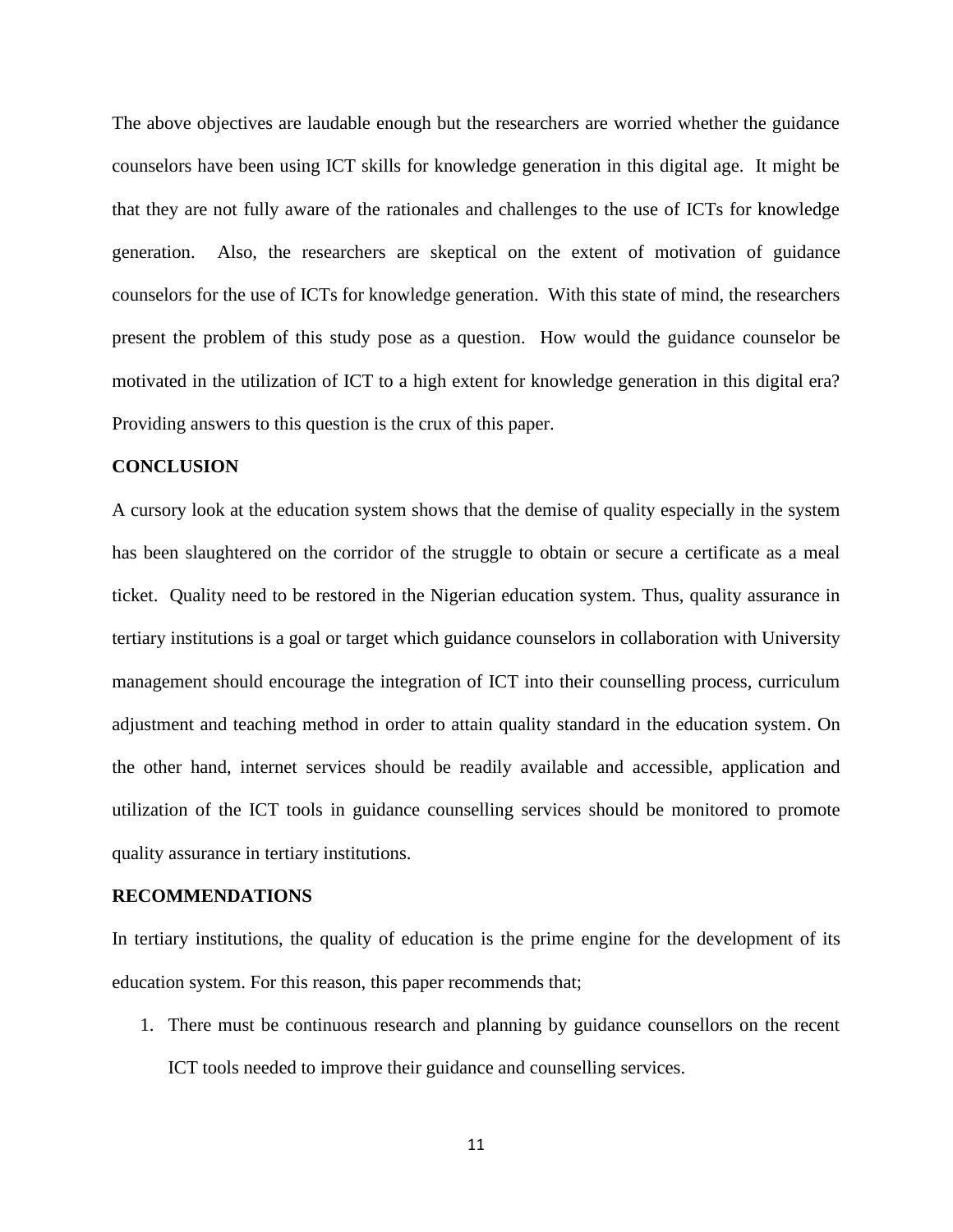- 2. Teaching and non-teaching staff should personally seek constant training for optimal development in ICT skills, knowledge generation, inculcation of morals, values and right attitude and the abilities to disseminate knowledge to ensure quality output in the educational system.
- 3. Government and all stakeholders in the education sector should provide adequate fund for the purchase of needed ICT equipment and consistently organize workshops, seminars and conferences for guidance counselors specifically to improve the quality of their services as well as the educational system.

# **REFERENCES**

- Adams, B. (2011). *Human Resoruces as the Welath of Nations.* New York: The Free Press.
- Adegbesan, S. O (2011). Establishing quality assurance in Nigerian education System: implications for educational managers. National Institute for Educational Planning and Administration (NIEPA) http://www.academicjournal.org/ERR
- Anekwe, J. U. & Ifeakor, A.C. (2012). Appraisal of knowledge creation of Nigerian federal universities Academics: Challenges for information and communication technologies. *Journal of Educational Review.* 4(4), 499 – 509.
- Aworanti, O. A. (2012) Quality Assurance in Business Education. A lead paper Presented at the 24th Annual National Conference organized by the Association of Business Educators of Nigeria at federal polytechnic, Nekede Owerri, Imo State; 16th-20th October.

Balogun, B.B. (2012). *Economics of Education in Developing countries* Lagos: Iayi Publishers.

Bassey, U. U., Umoren, G.U., Akuegwu, B. A., Udida, L. A & Akpama, S. I. (2007). Impact of technology infrastructures on academic staff work *Copyright© IAARR 2013: www.afrrevjo.net* performance in Southern Nigerian universities. In A. W. Ghani, J. S,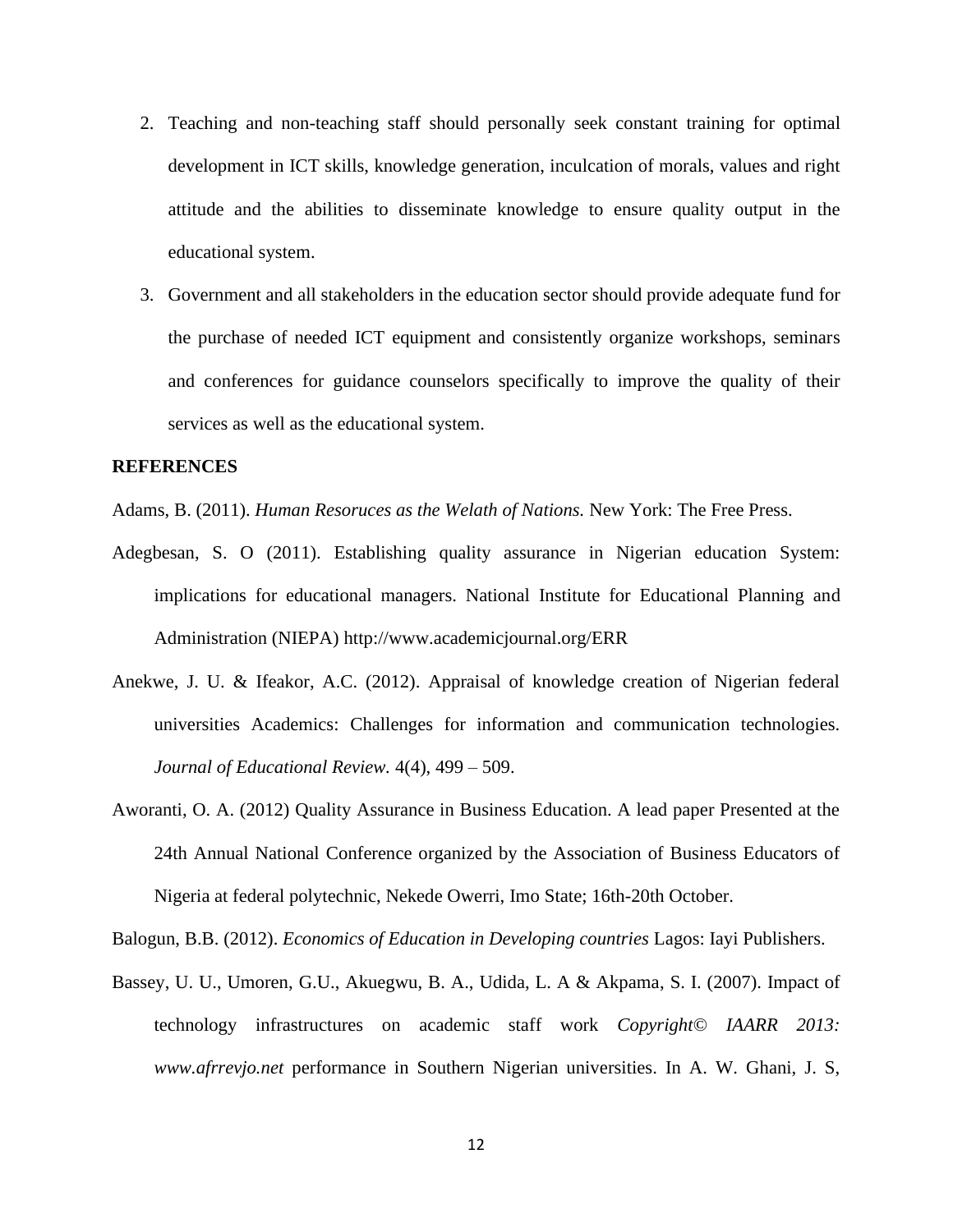Harkirat, A. Chamberlain, D. Boorer, K. Wood & A. Baimba (Eds). *Changing contours of education: future trends*. Brunei: University of Brunei Printing Press.

- Ekpoh, U. I. & Etor, C. R. (2011). Academic staff utilization of information and communication technology and knowledge creation in universities in Cross Rivers State, Nigeria. *Paper Presented at the 6th Regional Conference on Higher Education for Knowledge Creation and Capacity Building,* organized by Hihger Education Research and Policy Network (HERPNET) held at Conference Centre, University of Lagos, Akoka-Yaba, Lagos.
- Emeruoh, C. (2012). Extent of application of quality assurance in business studies in the junior secondary schools in Enugu education zone of Enugu State. Unpublished M. Ed dissertation, Department of Business Education. Faculty of Education Ebonyi State University.
- Federal Ministry of Education (2009). *Community participation in quality assurance in education below tertiary* JORIND 11(2) December, 2013. ISSN 1596-8303. www.transcampus.org/journals; www.ajol.info/journals/jorind *level concept. Planning and process*. Abuja: Federal Inspectorate Service.
- Federal Republic of Nigeria (2004). *National policy on education (revised. ed).* .Lagos: Nigerian Educational Research and Development Council.
- Kadir, M. (2012). *Quality assurance in Nigeria tertiary education*. Seminar paper presented at Ahamadu Bello University Zaria.
- Mungle, C. (2013). *Inspection, education and quality assurance*. Washington D.C U.S.A, Department of Education. Office of Educational Research and Improvement.